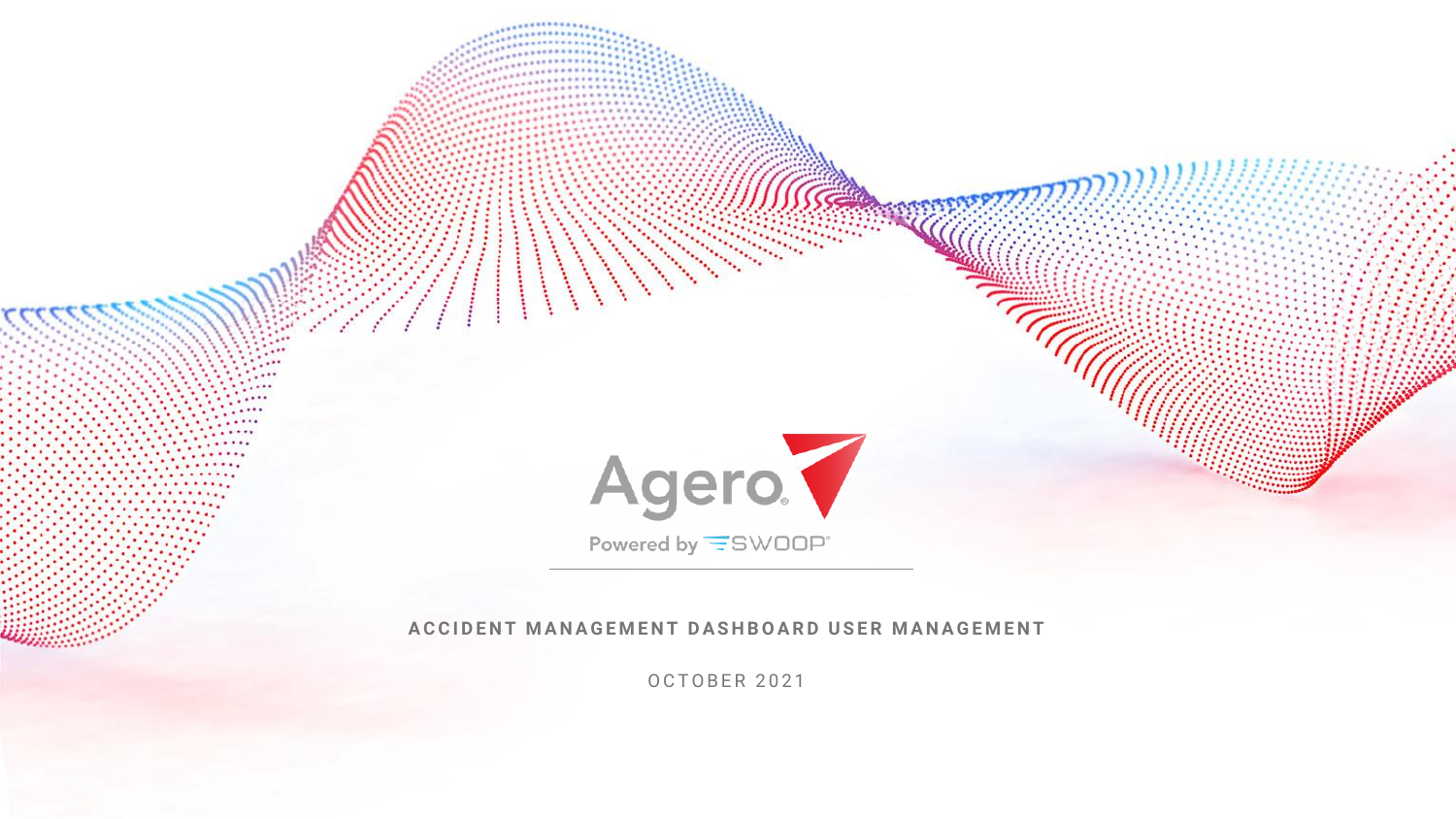# User Management Overview



How to self-manage user accounts for Agero's Accident Management Dashboard



Accident Management Dashboard makes it easy for client user administrators to manage their userbase, including:

- Creating user accounts
- Disabling user accounts
- Resetting passwords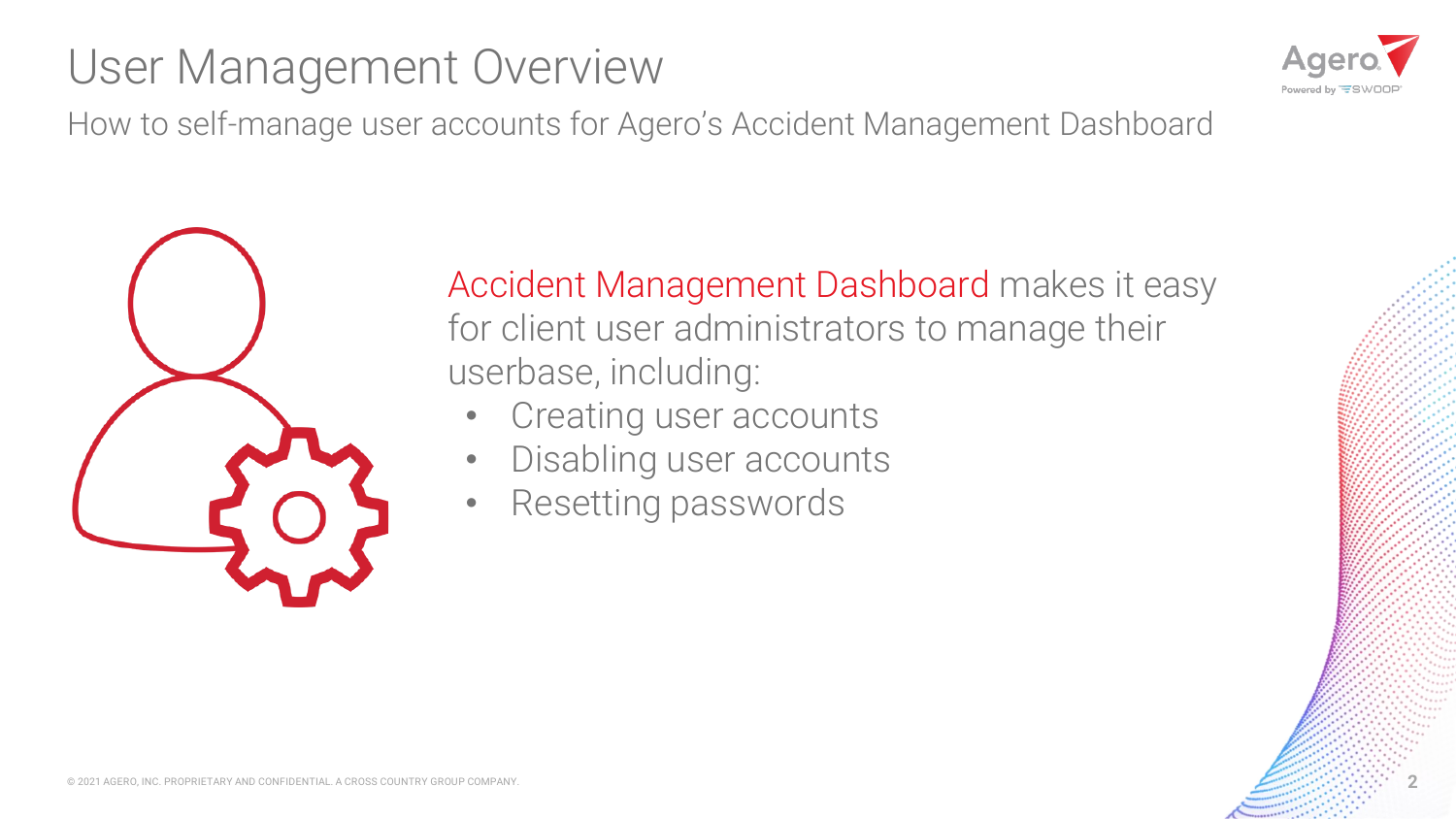## Login Instructions





#### First-time users:

Click the "Forgot Your Password" link to request your login credentials

*\*\*NOTE: Agero will create the first Administrator account\*\**

#### For returning users:

User logs in with email address.

They will then be taken to an authentication page to enter their company email and password.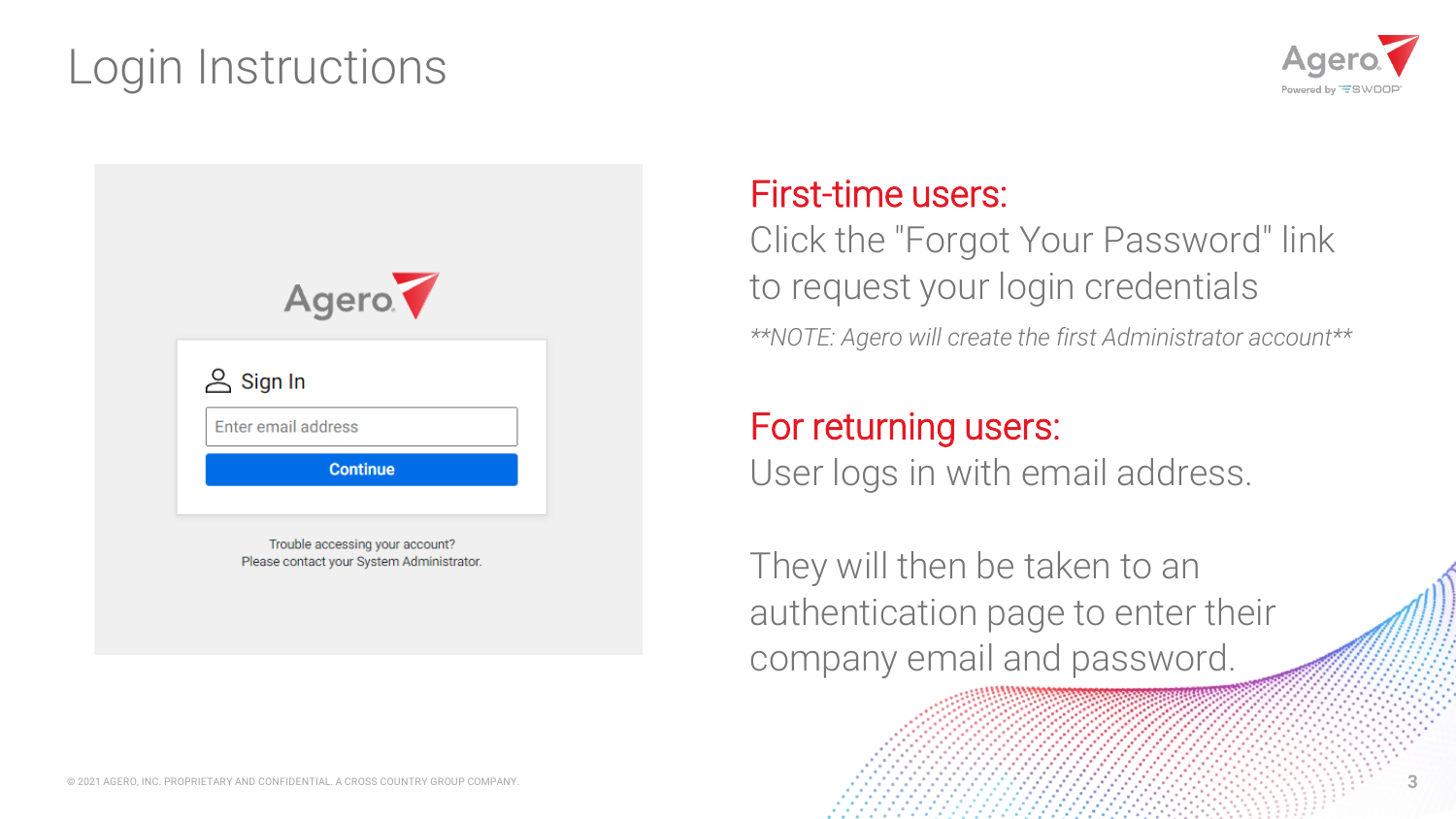### Multi-Factor Authentication Provides additional layer of privacy and data security





After successfully entering your password, you will be prompted to enter a security code, which will be sent to your email.

Once you successfully enter your code, you will be directed to the Accident Management Dashboard home screen.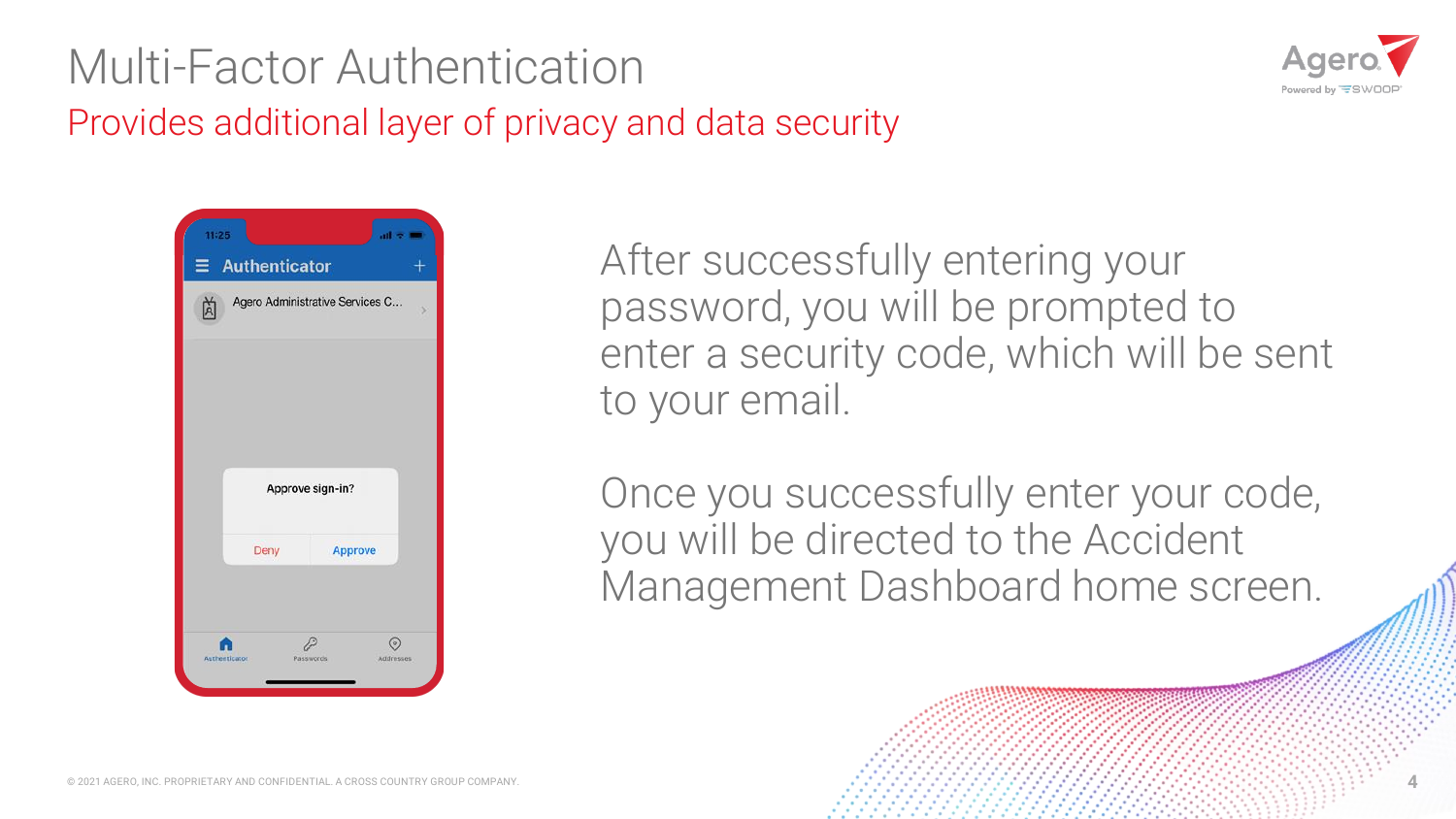# Updating Your Password

- 1. Contact your administrator and ask for a password reset
- 2. The Admin will have to log into the AM Dashboard, go to the Administration tab then search for the user whose password requires a reset
- 3. After locating the user, click on the 3 dots all the way on the right
- 4. Click on "Change Password" and an email will be sent to the user's email account
- 5. Once they receive the email, they will be able to update their password







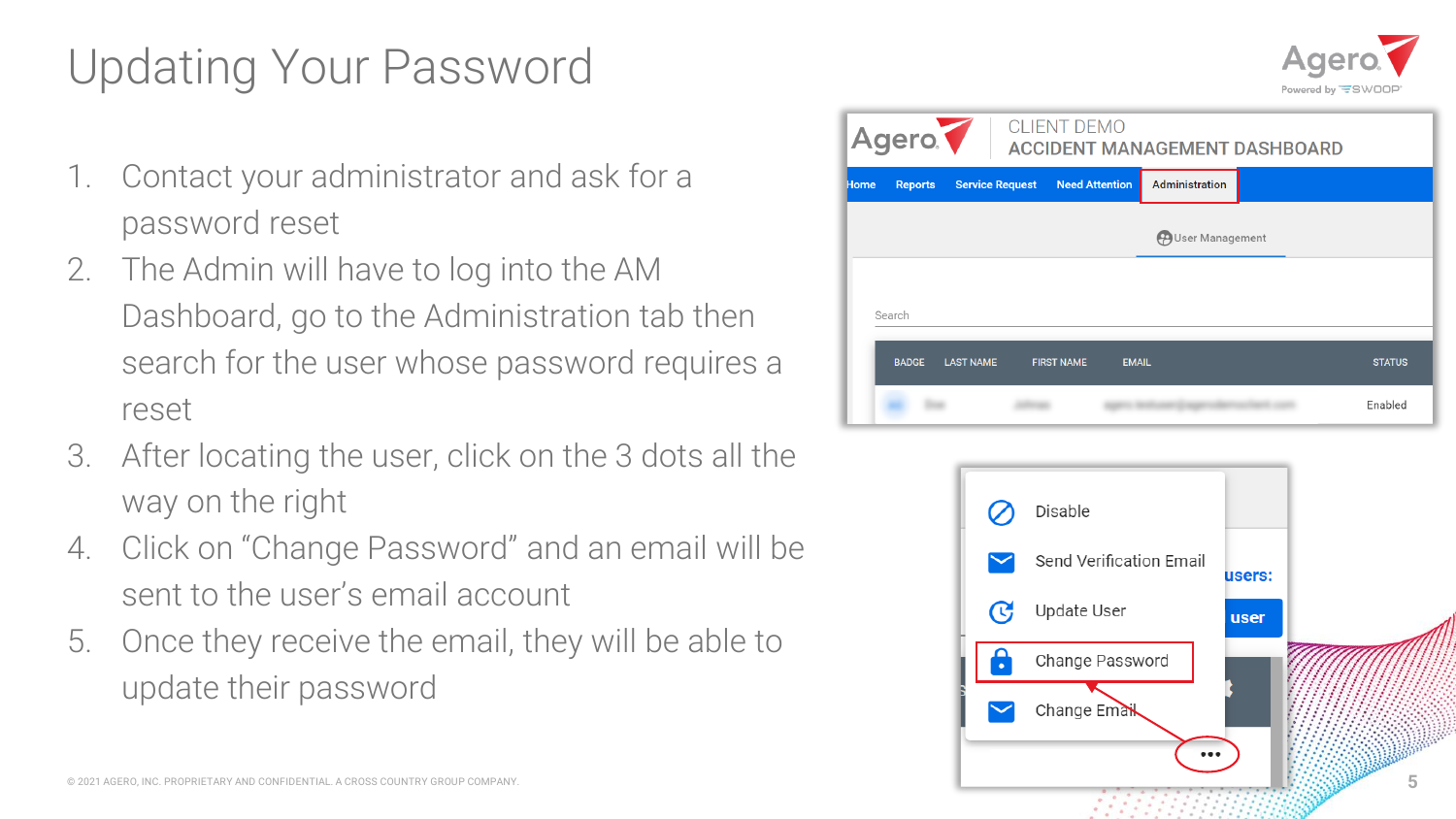### Dashboard Home



| AGERO DEMO CLIENT | Features:<br>Manage users                                     |                                                                                                                                                                                                                      | Log Out<br>Version: 2.5                                                                                                                                                                                                                                                                                                                                                                                                                                                                                                                                                                                                                                                                                                                                       |
|-------------------|---------------------------------------------------------------|----------------------------------------------------------------------------------------------------------------------------------------------------------------------------------------------------------------------|---------------------------------------------------------------------------------------------------------------------------------------------------------------------------------------------------------------------------------------------------------------------------------------------------------------------------------------------------------------------------------------------------------------------------------------------------------------------------------------------------------------------------------------------------------------------------------------------------------------------------------------------------------------------------------------------------------------------------------------------------------------|
| Administration    |                                                               | D Exact Claim #, Last Name, PO #, Case #, Policy #                                                                                                                                                                   | <b>Advanced Search</b>                                                                                                                                                                                                                                                                                                                                                                                                                                                                                                                                                                                                                                                                                                                                        |
|                   | <b>Create Service Requests</b>                                |                                                                                                                                                                                                                      |                                                                                                                                                                                                                                                                                                                                                                                                                                                                                                                                                                                                                                                                                                                                                               |
|                   |                                                               | <b>Agero Demo Client</b>                                                                                                                                                                                             | $\checkmark$                                                                                                                                                                                                                                                                                                                                                                                                                                                                                                                                                                                                                                                                                                                                                  |
|                   |                                                               |                                                                                                                                                                                                                      |                                                                                                                                                                                                                                                                                                                                                                                                                                                                                                                                                                                                                                                                                                                                                               |
|                   |                                                               |                                                                                                                                                                                                                      |                                                                                                                                                                                                                                                                                                                                                                                                                                                                                                                                                                                                                                                                                                                                                               |
|                   |                                                               | https://info.agero.com/accident-training-portal                                                                                                                                                                      |                                                                                                                                                                                                                                                                                                                                                                                                                                                                                                                                                                                                                                                                                                                                                               |
|                   | <b>ACCIDENT MANAGEMENT DASHBOARD</b><br><b>Need Attention</b> | submit a digital approval request, which can be seen and approved directly through the AM Dashboard, eliminating the need for any follow-up phone calls.<br><b>Service Requests</b><br><b>Create Service Request</b> | <b>View Claims Detail Reports</b><br>. Approve Advance Charges via AM Dashboard: You are now able to digitally approve Advance Charge requests for Secondary tows out of storage and impound lots. After placing a call for approval to the adjuster, Agero will al<br>. New Case Number Format: As part of our ongoing technizal improvements, you will now see a new 16-digit/case # in addition to the old case # format (cas-1234567). Cases can be searched using either case #.<br>. Covid-19 Alert: As a result of the current health extergency service providers are unable to transport customers. Please work with customers to arrange for alternative transportation if needed.<br><b>Training and Resources</b><br><b>Agero Training Portal</b> |

services on behalf of Agero or its clients. Unauthorized use of Agero's systems and resources is prohibited.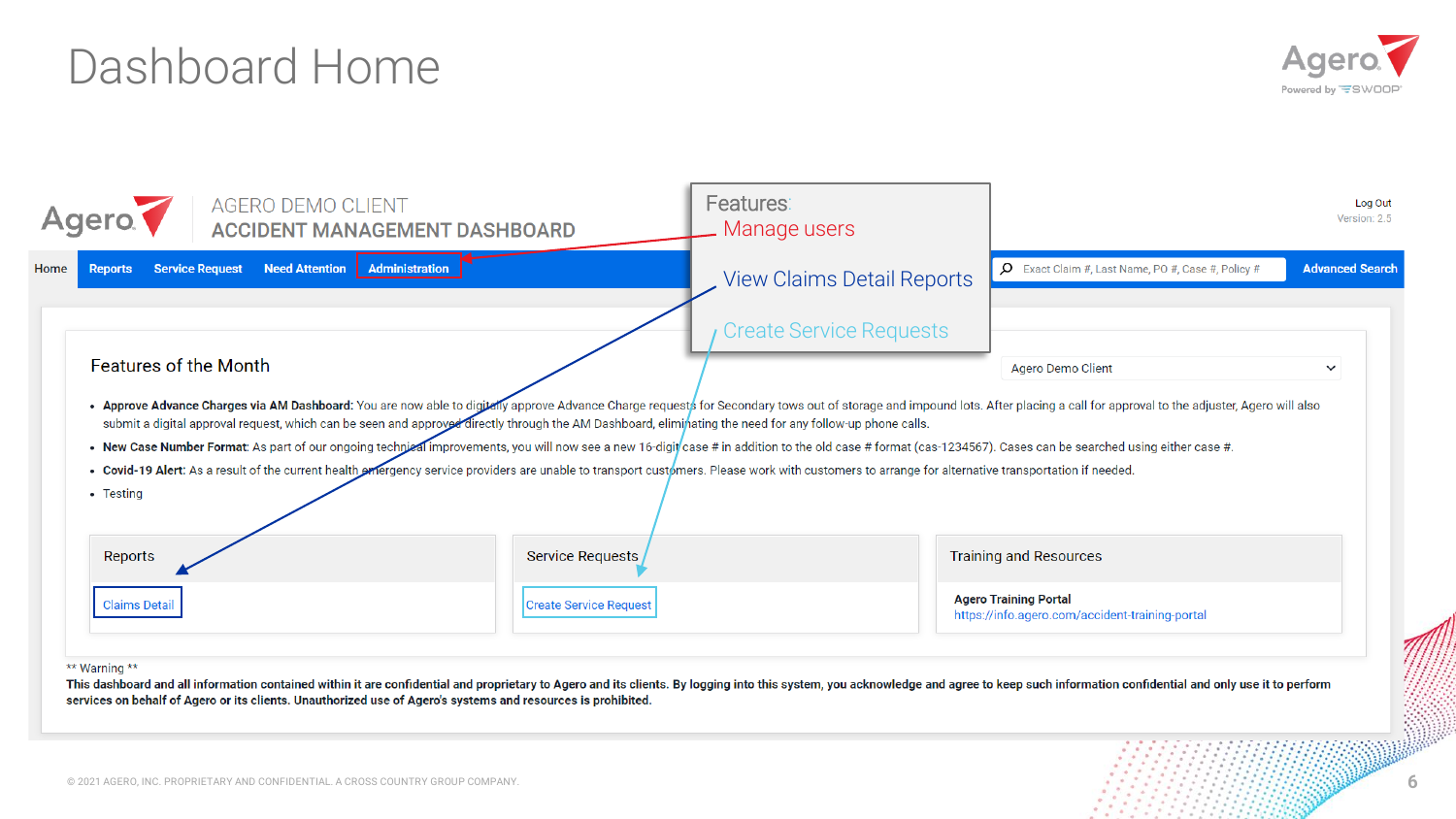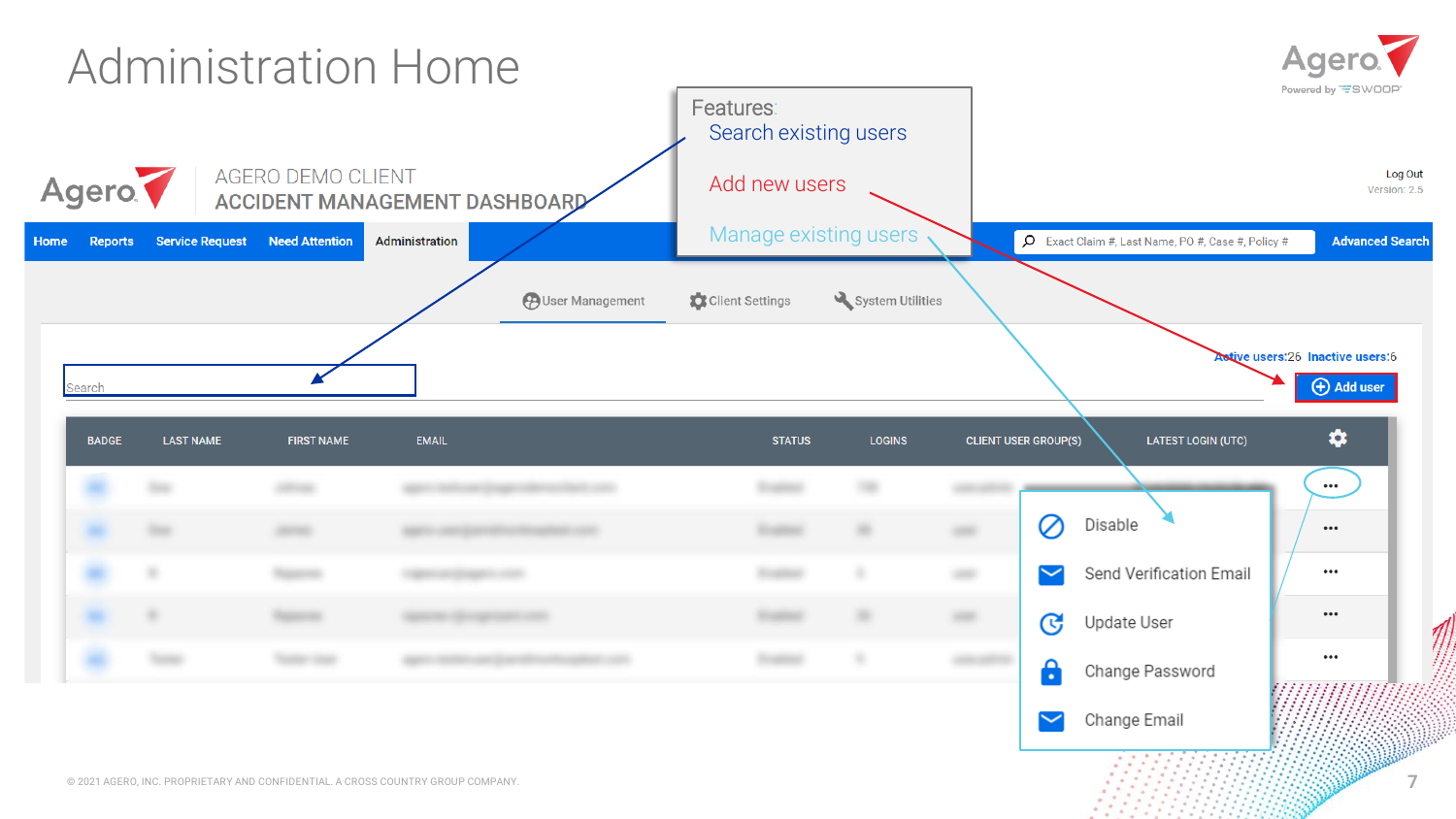© 2021 AGERO, INC. PROPRIETARY AND CONFIDENTIAL. A CROSS COUNTRY GROUP COMPANY. **8** 

# Add/Create New User

| Agero.                 |                        | AGERO DEMO CLIENT     | <b>ACCIDENT MANAGEMENT DASHBOARD</b> |                         |                  |                      |                                         |                                                          | Log Out<br>Version: 2.5                                  |
|------------------------|------------------------|-----------------------|--------------------------------------|-------------------------|------------------|----------------------|-----------------------------------------|----------------------------------------------------------|----------------------------------------------------------|
| Reports<br>me          | <b>Service Request</b> | <b>Need Attention</b> | Administration                       |                         |                  |                      |                                         | $\beta$ Exact Claim #, Last Name, PO #, Case #, Policy # | <b>Advanced Search</b>                                   |
|                        |                        |                       |                                      | <b>PUser Management</b> | Client Settings  | System Utilities     |                                         |                                                          |                                                          |
|                        |                        |                       | Add User                             |                         |                  |                      |                                         |                                                          | Active users: 26 Inactive users: 6                       |
| Search<br><b>BADGE</b> | <b>LAST NAME</b>       | <b>FIRST NAME</b>     | Email *                              |                         | Reverify Email * |                      | Required fields:<br>Email<br>First name |                                                          | $\bigoplus$ Add user<br>*                                |
|                        | <b>The Contract</b>    |                       | First Name*                          |                         | Last Name*       |                      | Last name                               | Username (cannot include "@"                             | $\bullet\bullet\bullet$                                  |
|                        | <b>TRANS</b>           | <b>GREENE</b>         | User Name*                           |                         | Phone Number*    | Extension            | symbol)                                 |                                                          | $\bullet\bullet\bullet$                                  |
|                        |                        |                       | Admin Access                         |                         |                  |                      | Phone number                            |                                                          | $\bullet\bullet\bullet$                                  |
|                        |                        |                       |                                      |                         |                  | Cancel<br><b>Add</b> |                                         |                                                          | $\bullet\bullet\bullet$                                  |
|                        |                        | <b>TANKER COMPANY</b> |                                      |                         |                  |                      |                                         |                                                          | $\bullet\bullet\bullet$<br>3000 N N O MANITIMI NA MATINA |